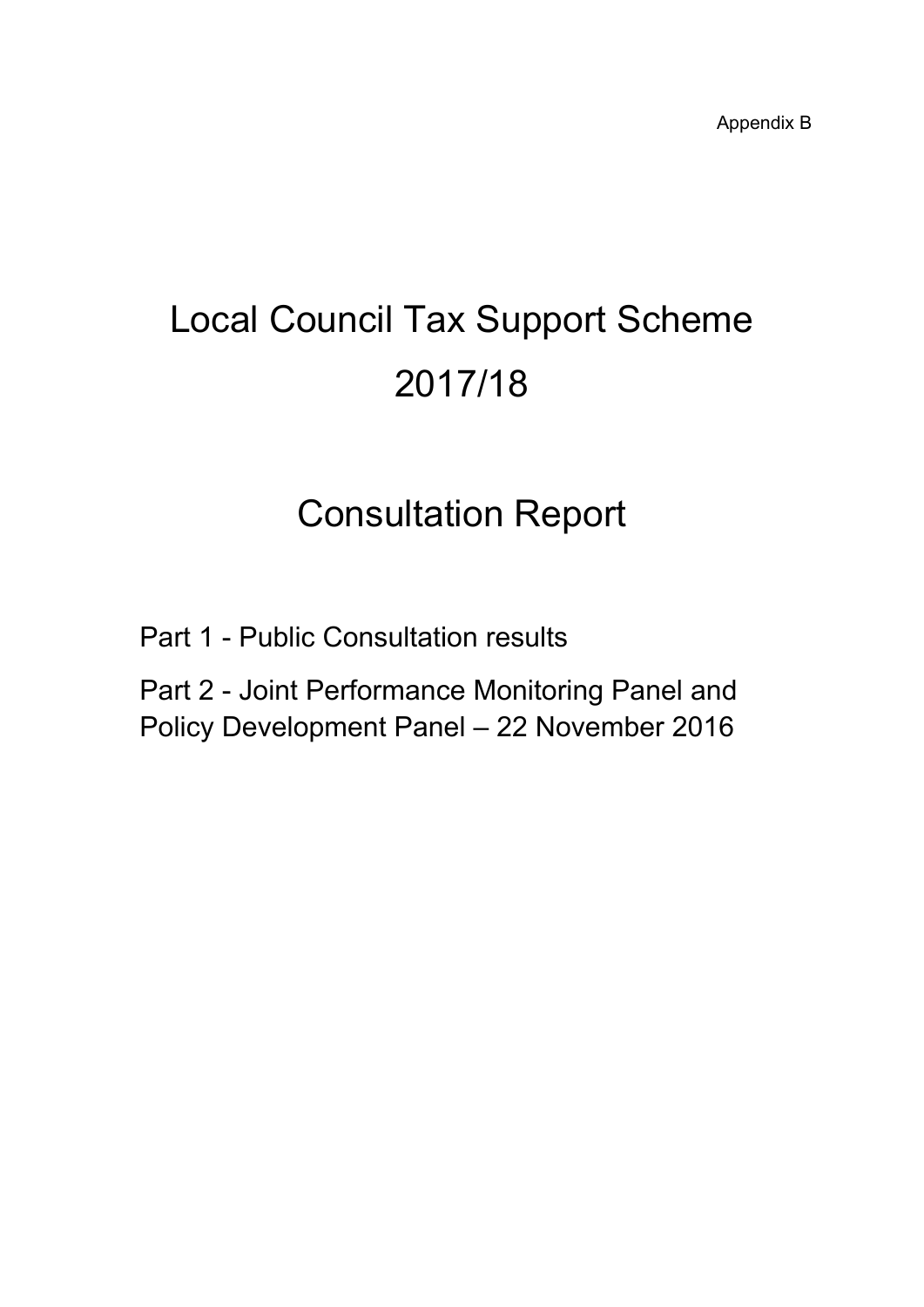#### **Part 1 - Public Consultation results**

**Q1 Second Adult Rebate – The current scheme gives a reduction in Council Tax up to 25% to a claimant whose income is too high to receive Council Tax Support but who has otheradults living in their household whose combined income is low.This change would affect around 34 households and would be phased in over a 3 year period.**

Council Tax Support





|                                                                                                                  | Yes          | <b>No</b>    | Don't<br>Know | <b>Total</b> |
|------------------------------------------------------------------------------------------------------------------|--------------|--------------|---------------|--------------|
| Should the Second Adult Rebate be abolished for working age claimants as it takes no account of their<br>income? | 68.97%<br>20 | 20.69%<br>6  | 10.34%        | 29           |
| Do you agree that a transitional scheme is appropriate?                                                          | 37.04%<br>10 | 48.15%<br>13 | 14.81%        | 27           |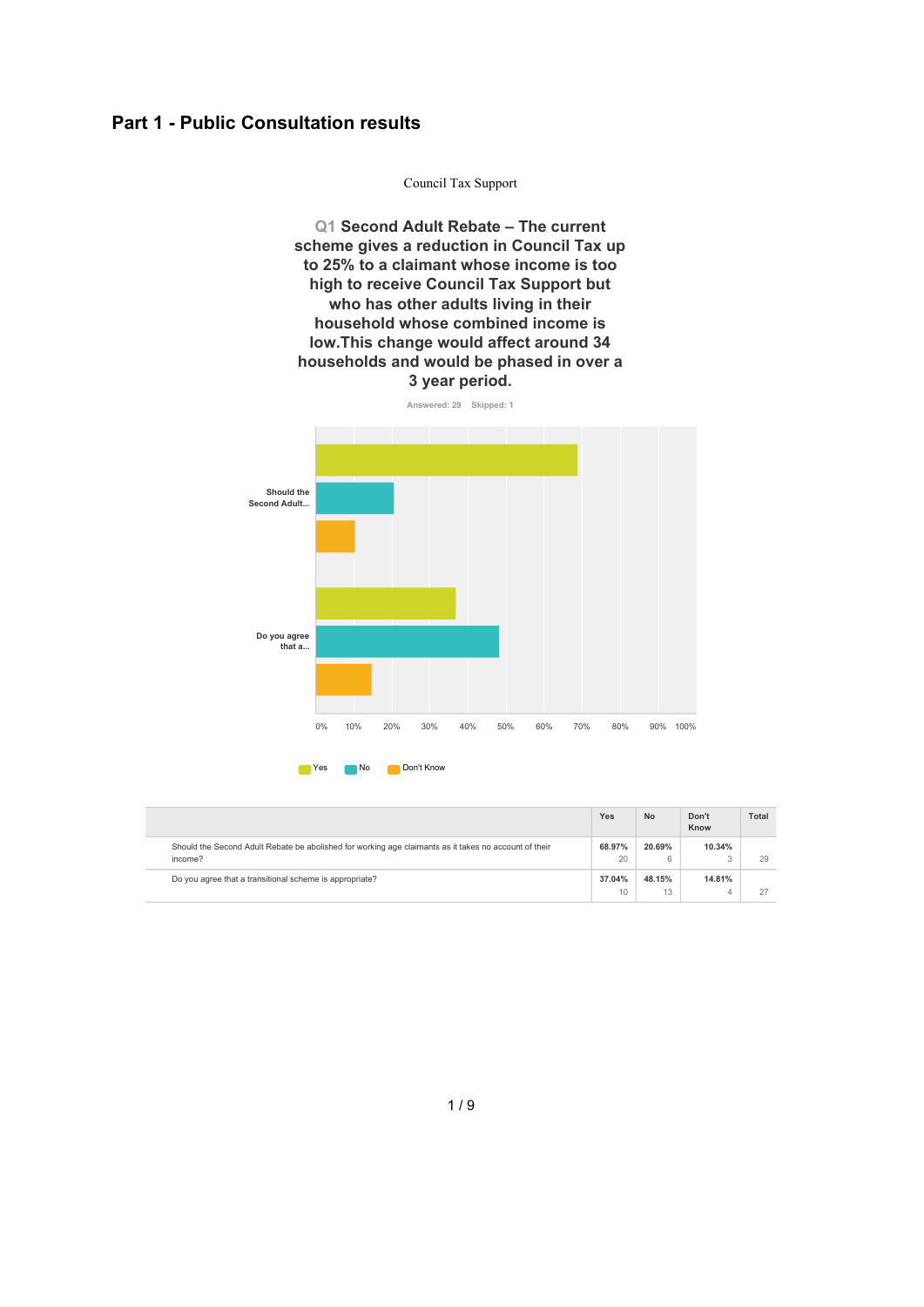**Q2 Minimum level of Council Tax Support - At the moment Council Tax Support is paid even if a person is only entitled to afew pence per week. It is proposed to introduce a minimum award of £5 per week in order to reduce administration in the scheme.This change would affect around 246 households. Do you agree it is a sensible approach to have a minimum weekly support level?**





| <b>Answer Choices</b> | Responses    |
|-----------------------|--------------|
| Yes                   | 70.00%<br>21 |
| No                    | 30.00%       |
| Don't Know            | $0.00\%$     |
| Total                 | 30           |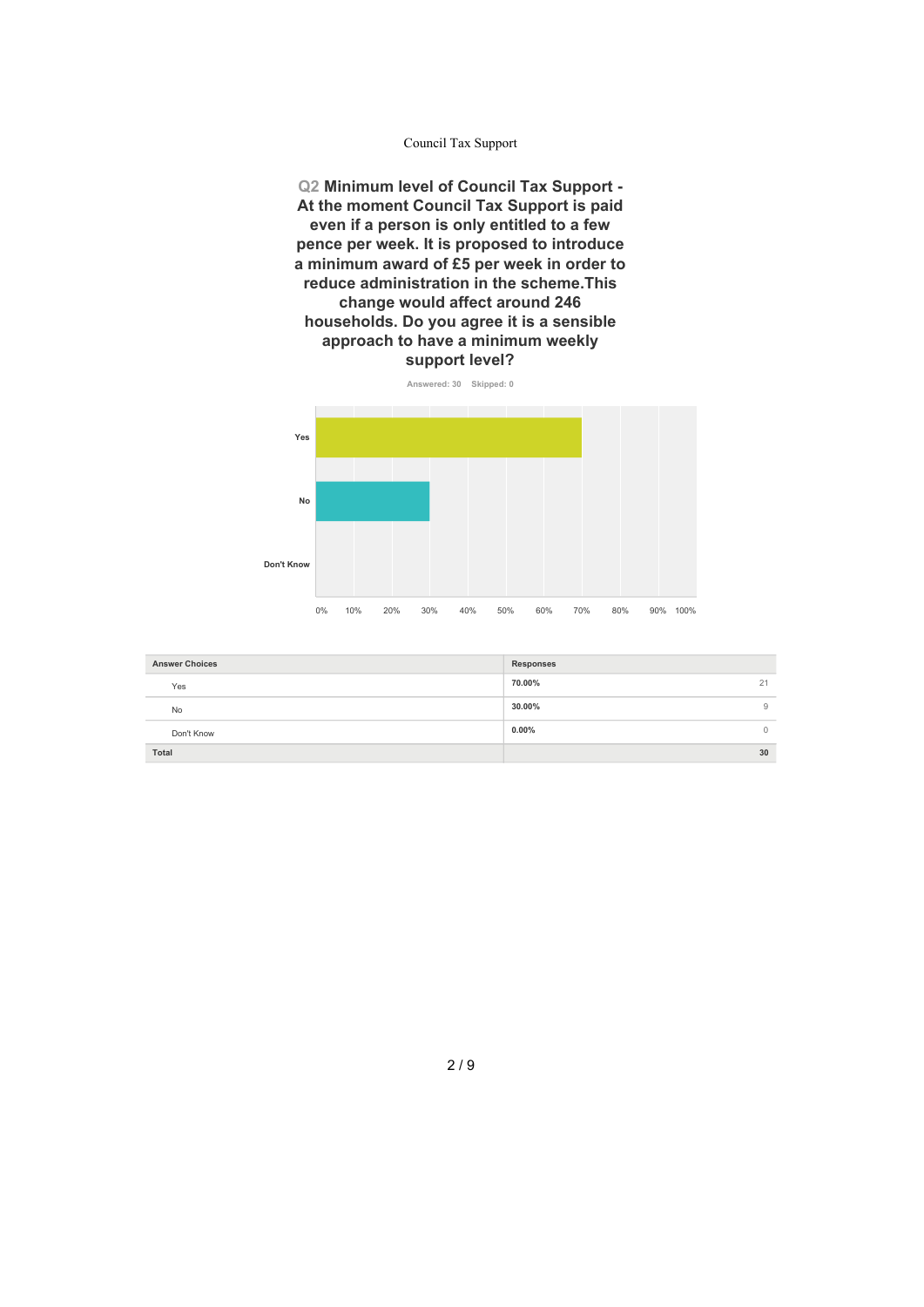**Q3 Non-dependent Deductions – A non dependant is an adult living with a claimant but who is not dependent upon them, for example an adult son, daughter, mother, father or friend. An increase in the amount of non-dependant deductions would mean those getting more money coming into the**

**house would get less Council Tax Support.This change would affect around 144 households.Do you agree increasing non-dependant deductions by 10% will result in reasonable contributions for all households?**



| <b>Answer Choices</b> | Responses    |
|-----------------------|--------------|
| Yes                   | 58.62%<br>17 |
| <b>No</b>             | 20.69%       |
| Don't Know            | 20.69%       |
| Total                 | 29           |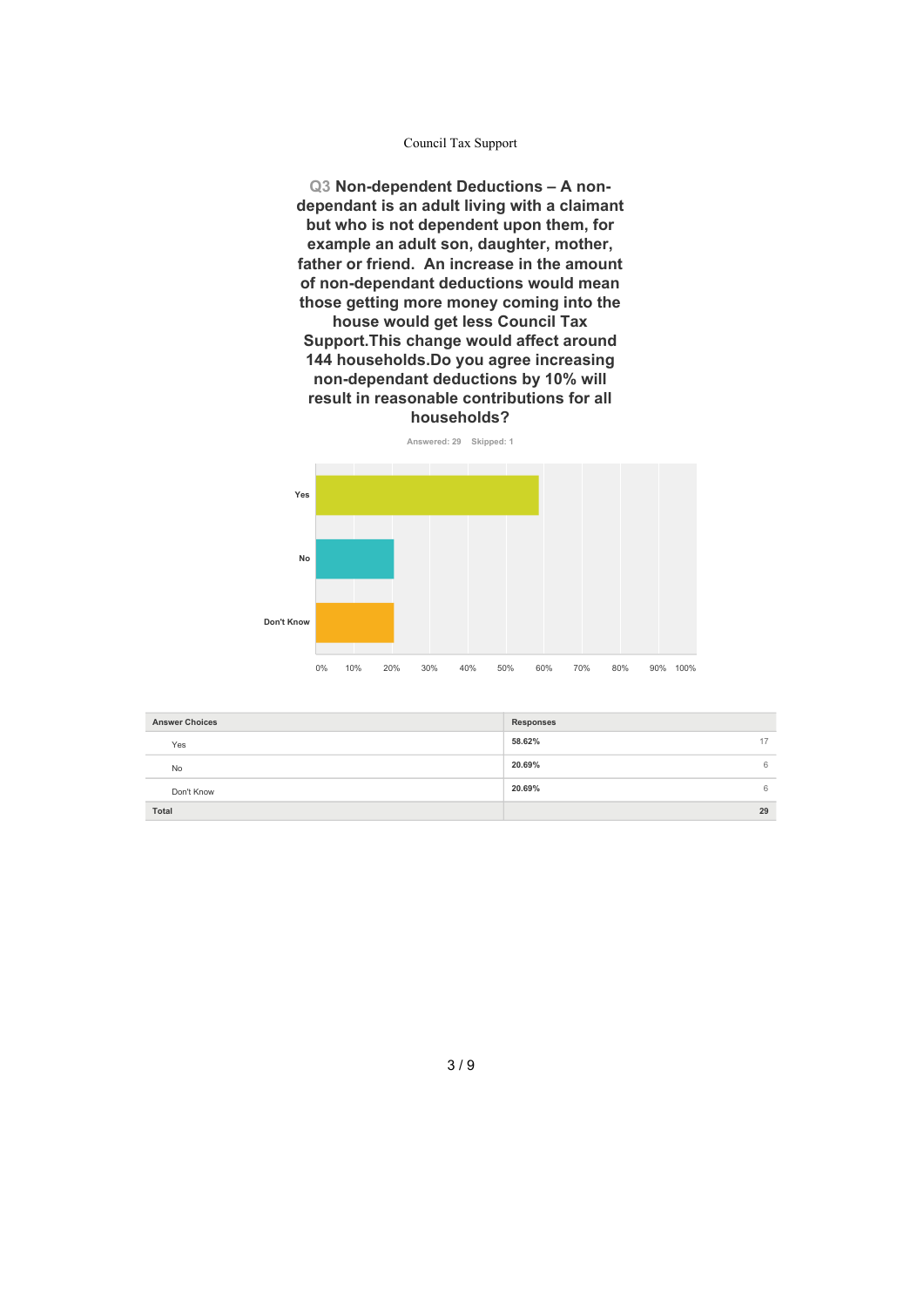**Q4 Restrict Council Tax Support to a maximum band – currently there is no restriction on eligibility for Council Tax Support based on the band of the dwelling. If Council Tax Support was restricted, for example to Band D, then the maximum amount of support would be fixed at the level of Council Tax for a Band D dwelling for residents in bands E, F, G or H resulting in those households having to pay a higher proportion of the Council Tax charge.This change would affect around 25 households.Should Council Tax Support be restricted to Band D?**

#### **Answered: 30 Skipped: 0**



| <b>Answer Choices</b> | Responses    |
|-----------------------|--------------|
| Yes                   | 53.33%<br>16 |
| <b>No</b>             | 43.33%<br>13 |
| Don't Know            | 3.33%        |
| Total                 | 30           |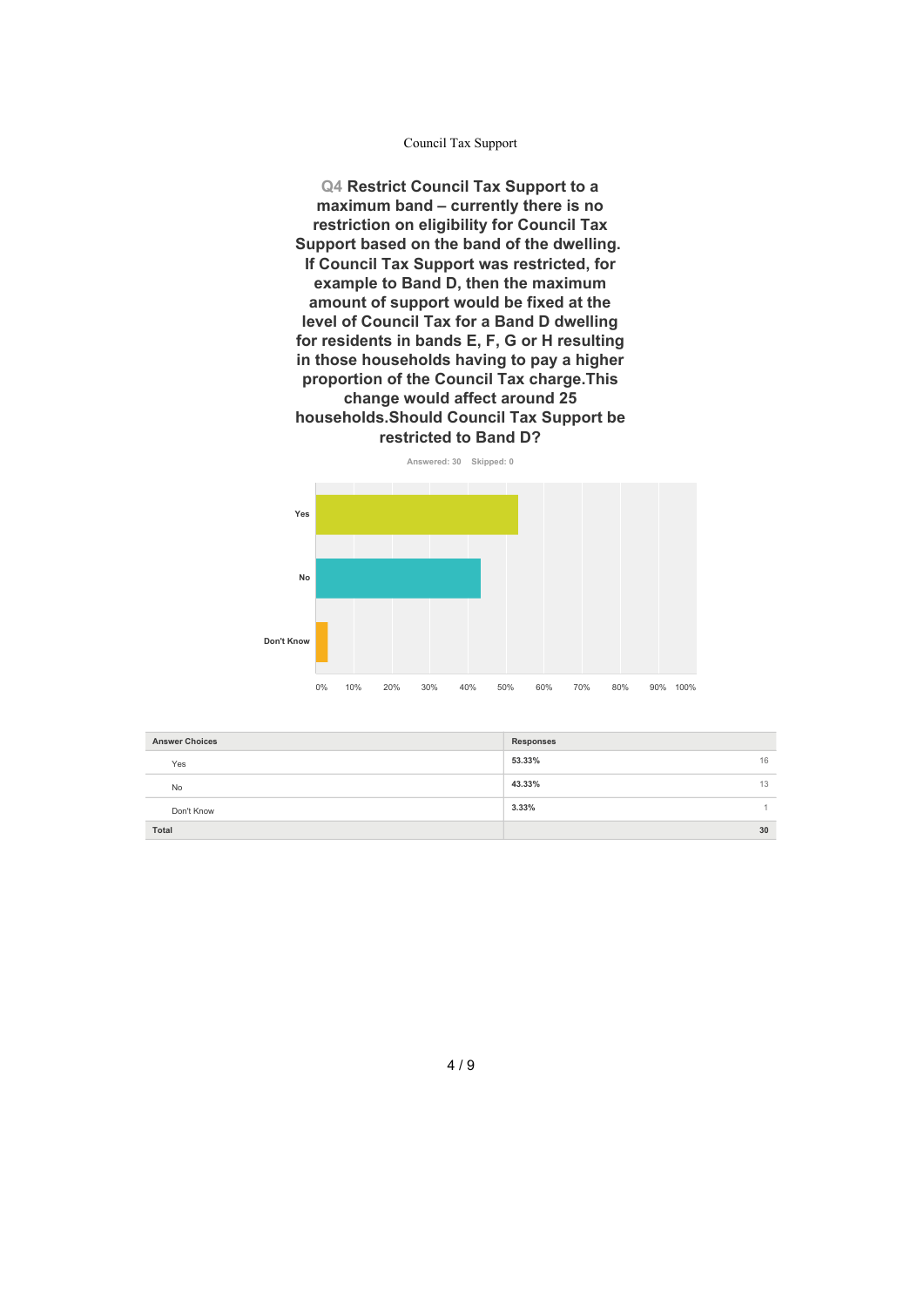**Q5 Review capital limits a) Reduce Capital Limit - Currently claimants who have more than £16,000 in capitalare not entitled to Council Tax Support. Capital can be in the form ofland, property, stocks & shares, premium bonds or cash. As a consequence of reducing the limit some claimants might no longer be eligible for Council Tax Support.This change would affect around 29 households.b) Reduce the lower capital thresholds – Tariff income is a notional adjustment for each £250 (or part thereof) of capital above the threshold (Currently £6,000). £1 is added to assessable income per week when council tax support is determined.This change would affect around 116 households.**



|                                                                                                                     | Yes          | <b>No</b>    | Don't<br>Know | <b>Total</b> | Weighted<br>Average |
|---------------------------------------------------------------------------------------------------------------------|--------------|--------------|---------------|--------------|---------------------|
| Should the capital limit of £16,000 be reduced to £8,000 in line with National limits applied to<br>other benefits? | 58.62%<br>17 | 34.48%<br>10 | 6.90%         | 29           | 1.48                |
| Do you agree it is fair to reduce the capital threshold from £6,000 to £3,000?                                      | 51.72%<br>15 | 37.93%<br>11 | 10.34%        | 29           | 1.59                |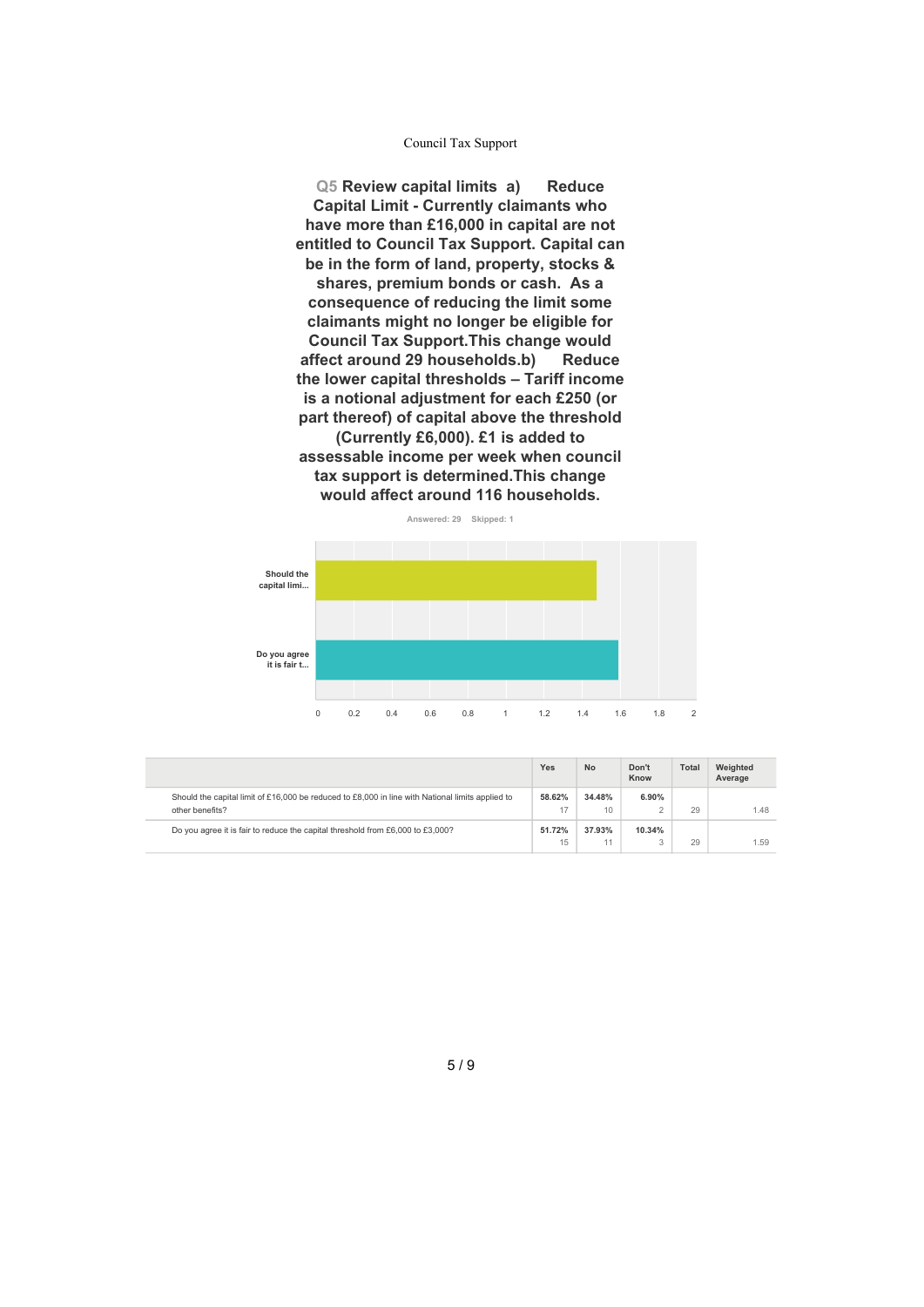**Q6 Reduce the level of Council Tax Support available – Currently the scheme provides for a maximum reduction of 75%, requiring working age claimants to pay at least25% of their Council Tax. Do you agree it is fair to change the maximum amount of support to 70%, and all working age Council Tax payers be required to pay at least 30% of their Council Tax bill?This change would affect around 2,848 households.**

**Answered: 30 Skipped: 0 Yes No Don't Know**

0% 10% 20% 30% 40% 50% 60% 70% 80% 90% 100%

| <b>Answer Choices</b> | Responses           |
|-----------------------|---------------------|
| Yes                   | 60.00%<br>18        |
| <b>No</b>             | 40.00%<br>12        |
| Don't Know            | $0.00\%$<br>$\circ$ |
| Total                 | 30                  |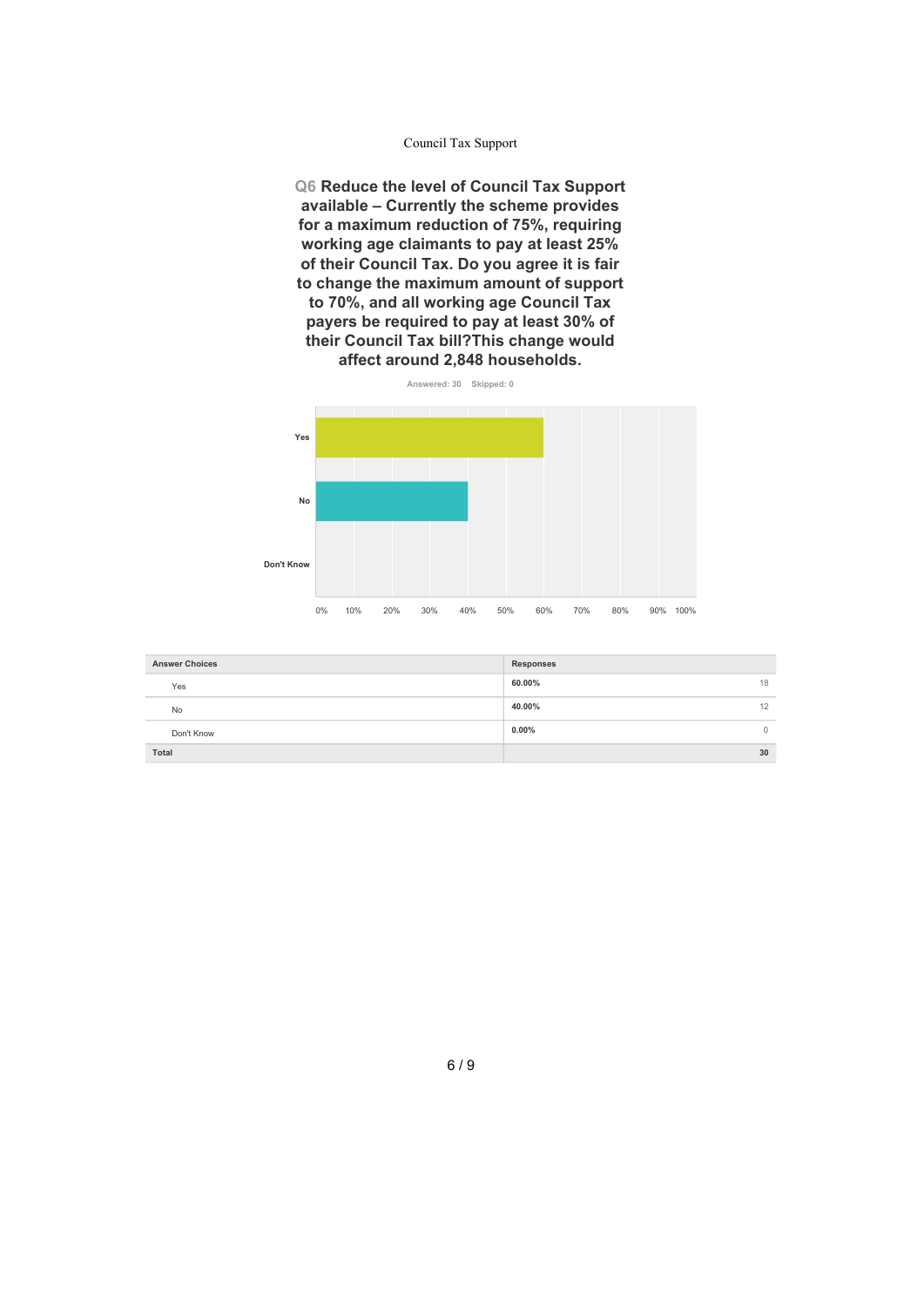**Q7 Restrict Backdating of Awards – All backdating of council tax support is currently applied from the date a change in circumstances occurred or 3 months whichever is the lower time period. As all submissions should be made on a timely basis the government has changed national schemes to restrict backdating to a maximum of 1 month.This will only apply to future claims so no estimate of the impact on households is available.Do you agree that the local scheme should be standardised with national guidelines by backdating of support being limited to a maximum of 1 month?**

**Answered: 29 Skipped: 1 Yes No Don't Know** 0% 10% 20% 30% 40% 50% 60% 70% 80% 90% 100%

| <b>Answer Choices</b> | Responses    |
|-----------------------|--------------|
| Yes                   | 72.41%<br>21 |
| <b>No</b>             | 20.69%<br>6  |
| Don't Know            | 6.90%        |
| Total                 | 29           |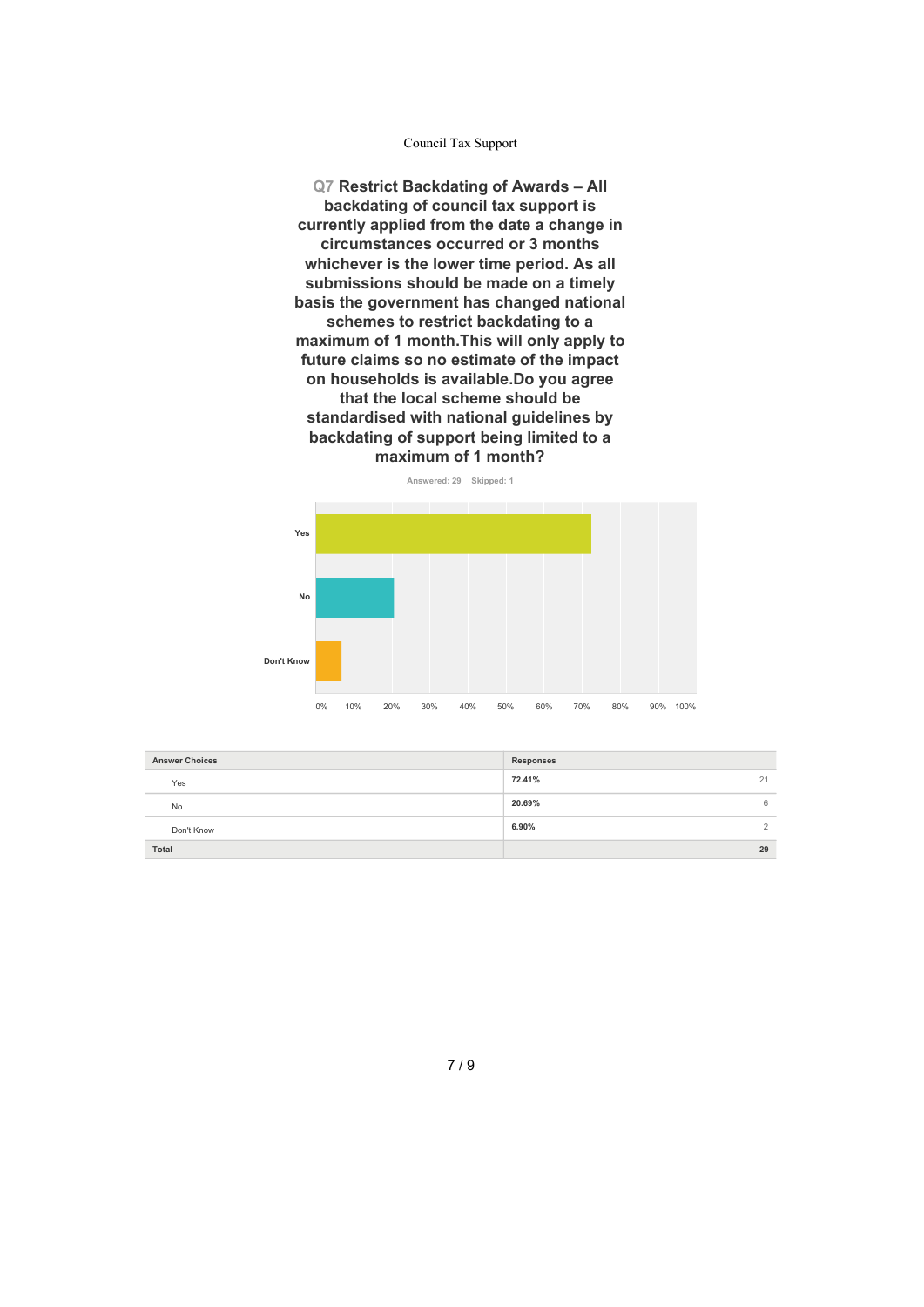**Q8 Remove family premium for new CTS applications - A family premium is currently awarded on all claims which include children. From May 2016 the government removed this premium from Housing Benefit for all new claims or additional responsibility for a child(ren).The council is proposing to adopt this change into the council tax support schemeThis will only apply to future claims so no estimate of the impact on households is available.Do you agree that the local scheme should be standardised with national guidelines by removing family premium?**





| <b>Answer Choices</b> | Responses    |
|-----------------------|--------------|
| Yes                   | 53.33%<br>16 |
| <b>No</b>             | 36.67%<br>11 |
| Don't Know            | 10.00%       |
| Total                 | 30           |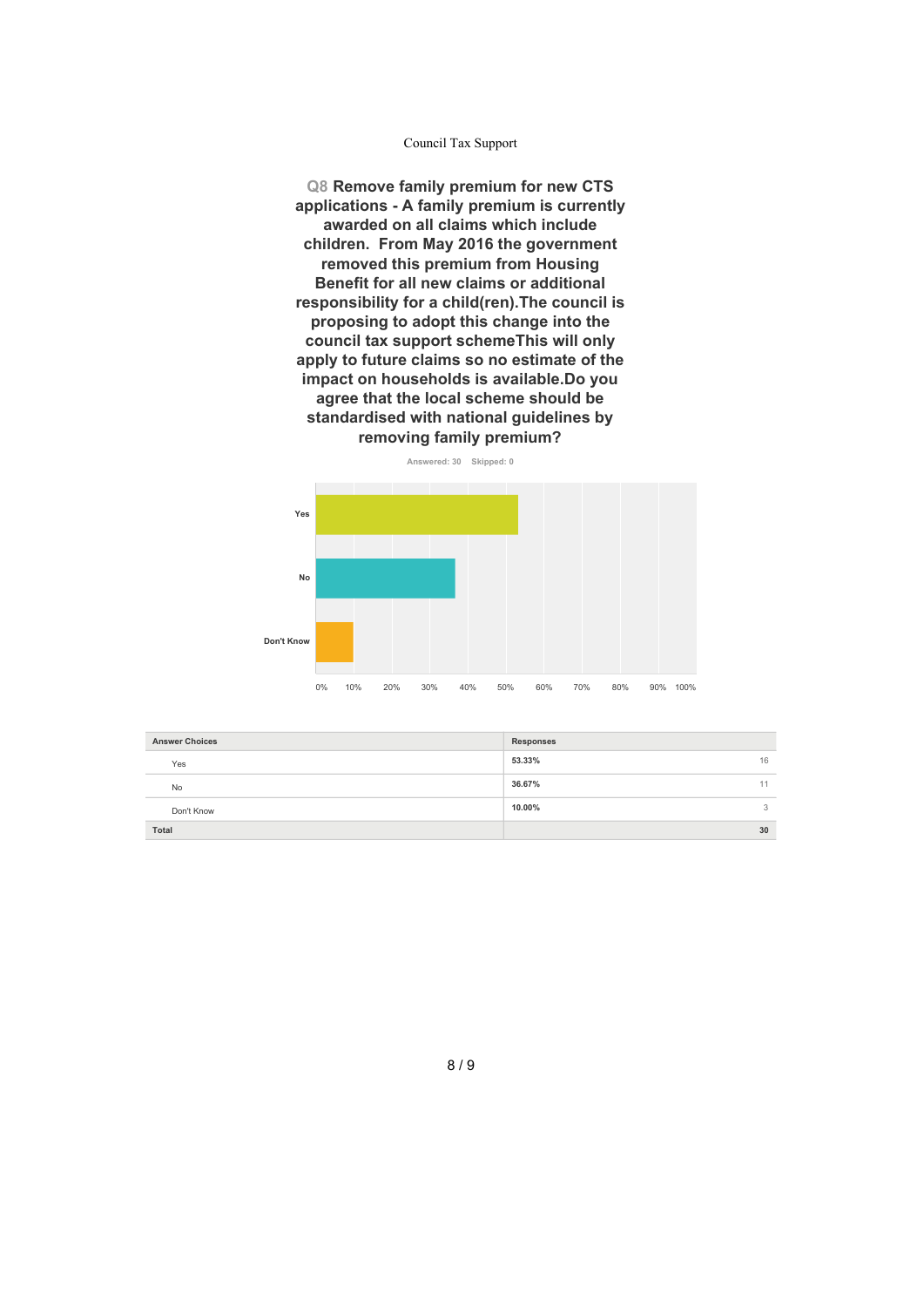**Q9 Introduce the council policy on hardship into the scheme – In order to allow individual circumstances to be examined when the new scheme is introduced in April 2017 it is proposed to include a version of the existing council on hardship. This will be time limited and be applied when hardship has been established.This will only apply to future claims so no estimate of the impact on households is available.Do you agree that the local scheme should be standardised with other council policies by introducing ahardship claim process as part of the new council tax support scheme?**



| <b>Answer Choices</b> | Responses    |
|-----------------------|--------------|
| Yes                   | 70.00%<br>21 |
| <b>No</b>             | 16.67%       |
| Don't Know            | 13.33%<br>⊣  |
| Total                 | 30           |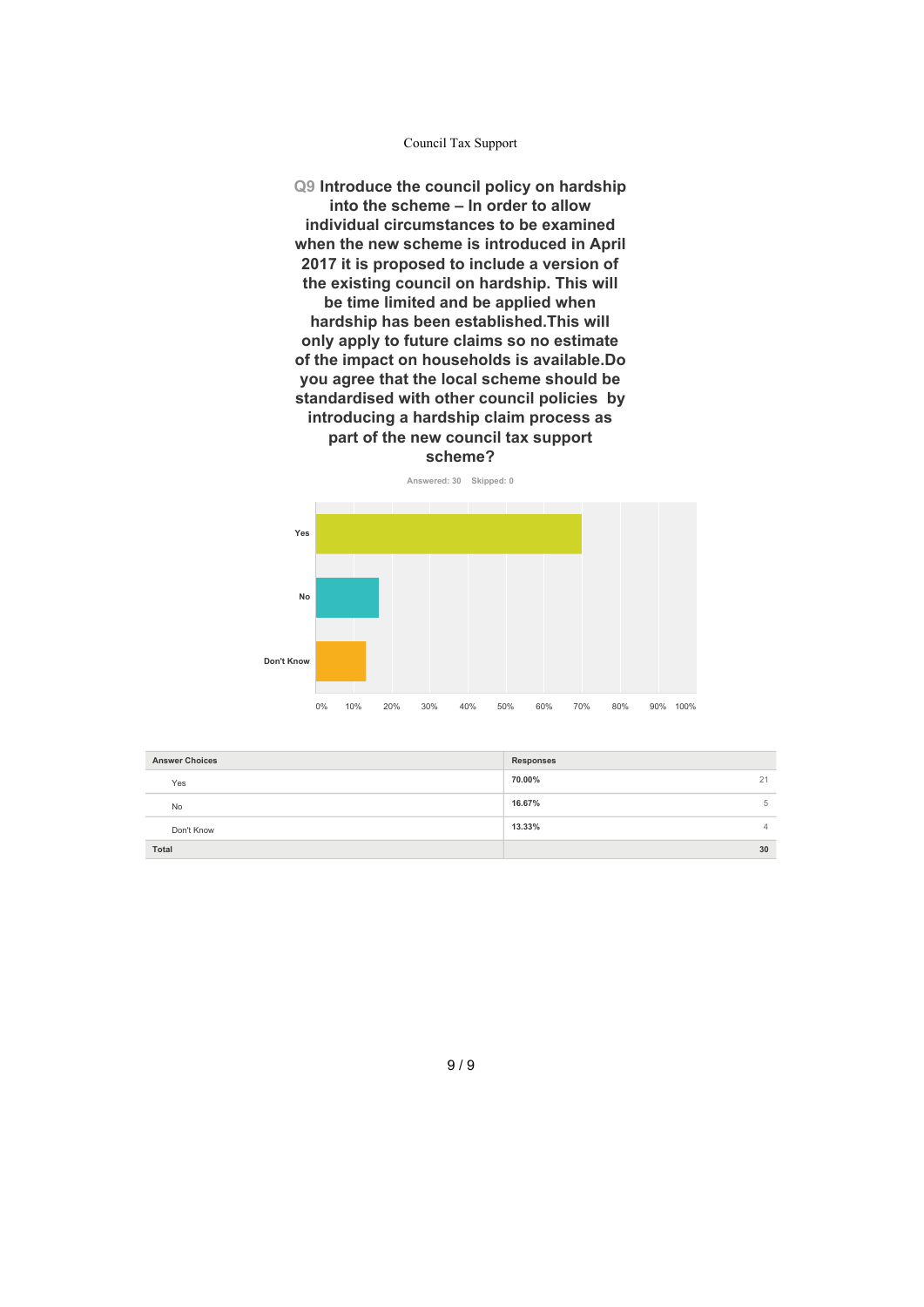#### **Part 2 - Joint Performance Monitoring Panel and Policy Development Panel – 22 November 2016**

Joint Scrutiny – 22nd November 2016

Consideration was given to the report of the Interim Executive Director Commercialisation which recommended that changes to the Local Council Tax support scheme were reviewed and comments as appropriate be included in the report to Cabinet following consultation.

Appendix A set out the detail of the proposed changes together with some examples of the impact for claimants. In summary, the amendments which would be consulted on were:

- Abolish second adult rebate, with a three year transitional implementation
- Introduce a minimum weekly amount (£5) of Council Tax Support
- Decrease the non-dependant deduction rate
- Restrict Council Tax to band D for support purposes
- Lower the maximum capital limit to £8,000 (from £16,000)
- Lower the capital threshold to £3,000 (from £6,000)
- Limit the back dating of benefit to 1 month (from 3 months)
- Remove the family premium for new applications of Council Tax Support
- Reduce the maximum level of discount from 75% to 70%

Details of the potential number of claimants that could be affected by each proposed change were detailed within Appendix A to the report.

Members were advised that the consultation period was still open, and that it would end on 14 December 2016. All councillors could submit comments outside of the scrutiny process.

Members considered the report and the following points were made:

- If changes were agreed, how would publicity around the changes be handled?
	- $\circ$  Claimants that the Authority were aware of that would be affected would be written to, and the changes would also be publicised.
- Those in higher banded properties could be asset rich but cash poor, and could also be affected.
	- o The Authority needed to take a position on where to draw a line. This view could be considered as part of the consultation.
- Some people could be in more than one of the proposed categories for change, and could therefore be hit quite hard. This may only be a small number but for those that it could affect, they needed to be advised how they could be helped.
- With regard to non-payment, the Authority needed to mitigate for both parties the Council who were owed money, and Council Tax payers that owed money.